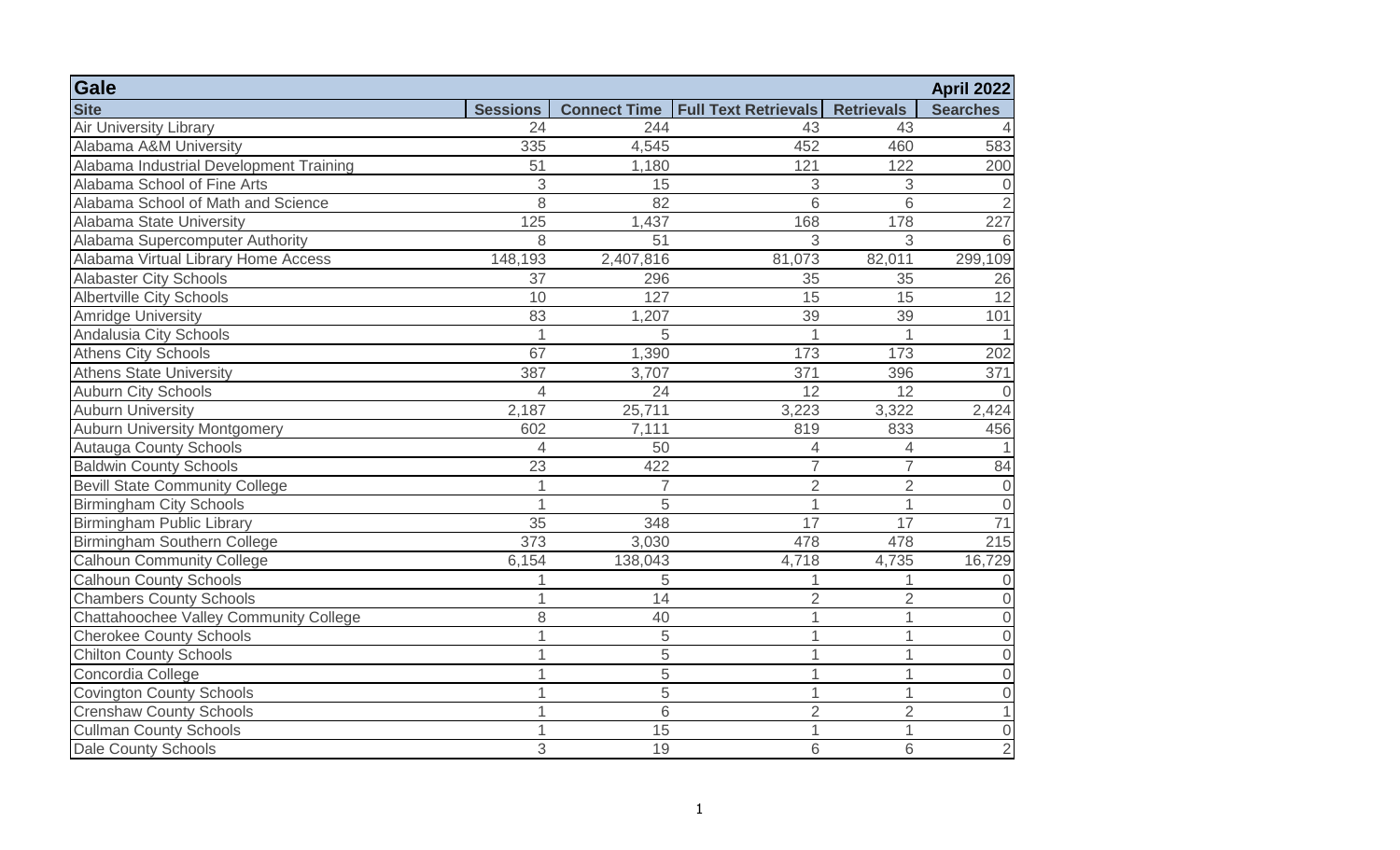| <b>Site</b>                                 | <b>Sessions</b> |        | <b>Connect Time   Full Text Retrievals   Retrievals</b> |                 | <b>Searches</b> |
|---------------------------------------------|-----------------|--------|---------------------------------------------------------|-----------------|-----------------|
| Dothan City Schools                         |                 | 12     | 2                                                       | 2               | $\overline{0}$  |
| <b>Enterprise City Schools</b>              | 52              | 595    | 46                                                      | 46              | 129             |
| <b>Etowah County Schools</b>                | 28              | 276    | $\overline{7}$                                          | $\overline{7}$  | $\vert$         |
| <b>Faulkner University</b>                  | 768             | 10,430 | 534                                                     | 538             | 632             |
| <b>Fayette County Schools</b>               | 22              | 305    | 5                                                       | 5               | $\,8\,$         |
| <b>Florence City Schools</b>                |                 | 5      | $\mathbf{1}$                                            | $\mathbf{1}$    | $\overline{0}$  |
| <b>Gadsden City Schools</b>                 | 29              | 234    | $\hbox{9}$                                              | $\overline{9}$  | $\overline{7}$  |
| <b>Gadsden State Community College</b>      | 114             | 1,663  | 65                                                      | 65              | 306             |
| <b>Geneva City Schools</b>                  |                 | 13     | $\overline{2}$                                          | $\sqrt{2}$      | $\overline{7}$  |
| <b>Hartselle City Schools</b>               | 5               | 79     | 13                                                      | 13              | $\overline{4}$  |
| <b>Helen Keller Public Library</b>          | $\overline{18}$ | 248    | 30                                                      | 30              | $\overline{0}$  |
| <b>Hoover City Schools</b>                  | 114             | 1,217  | $\overline{25}$                                         | $\overline{25}$ | 179             |
| Huntingdon College                          | 324             | 2,868  | 148                                                     | 148             | 520             |
| <b>Huntsville City Schools</b>              | 5               | 27     | 3                                                       | 3               | $\overline{0}$  |
| Huntsville-Madison County Public Library    | 8               | 40     | $\overline{2}$                                          | $\overline{2}$  | $\overline{0}$  |
| Jacksonville State University               | 4,725           | 67,824 | 1,670                                                   | 1,694           | 5,317           |
| Jefferson County Library Coop.              | 95              | 1,459  | 72                                                      | 78              | 144             |
| Jefferson County Schools                    | $\overline{4}$  | 20     | $\overline{4}$                                          | $\overline{4}$  | $\overline{0}$  |
| Jefferson Davis Community College           | 23              | 424    | 47                                                      | 47              | 65              |
| Jefferson State Community College           | 2,229           | 30,345 | 1,880                                                   | 1,882           | 1,696           |
| <b>Lauderdale County Schools</b>            | 250             | 3,731  | 44                                                      | 44              | 103             |
| Lawson State Community College - Bessemer   | 6               | 43     | 13                                                      | 13              | 9               |
| Lawson State Community College - Birmingham | 1,340           | 16,308 | 412                                                     | 435             | 1,006           |
| Lee County Schools                          |                 | 5      | $\mathbf{1}$                                            | $\mathbf{1}$    | $\sqrt{0}$      |
| <b>Limestone County Schools</b>             | 3               | 15     | 3                                                       | 3               | $\overline{0}$  |
| Lurleen B. Wallace Community College        | $\overline{12}$ | 177    | 32                                                      | 32              | 56              |
| <b>Madison City Schools</b>                 | 1,266           | 8,812  | 250                                                     | 250             | 98              |
| <b>Marion County Schools</b>                | 26              | 160    | 6                                                       | 6               | $\overline{7}$  |
| <b>Miles College</b>                        | 79              | 558    | 223                                                     | 223             | 31              |
| <b>Mobile County Schools</b>                | 677             | 10,182 | 595                                                     | 595             | 631             |
| <b>Mobile Public Library</b>                | 177             | 2,664  | 49                                                      | 49              | 321             |
| Montgomery City-County Public Library       | 110             | 1,128  | 67                                                      | 67              | 179             |
| <b>Morgan County Schools</b>                | $\overline{2}$  | 10     | $\overline{2}$                                          | $\overline{2}$  | $\overline{0}$  |
| <b>Muscle Shoals City Schools</b>           |                 | 5      | $\mathbf{1}$                                            | $\overline{1}$  | $\overline{0}$  |
| Northeast Alabama Community College         | 3,924           | 81,037 | 2,149                                                   | 2,173           | 10,103          |
| Northwest Regional Library                  | 3               | 39     | 3                                                       | 3               | $\overline{5}$  |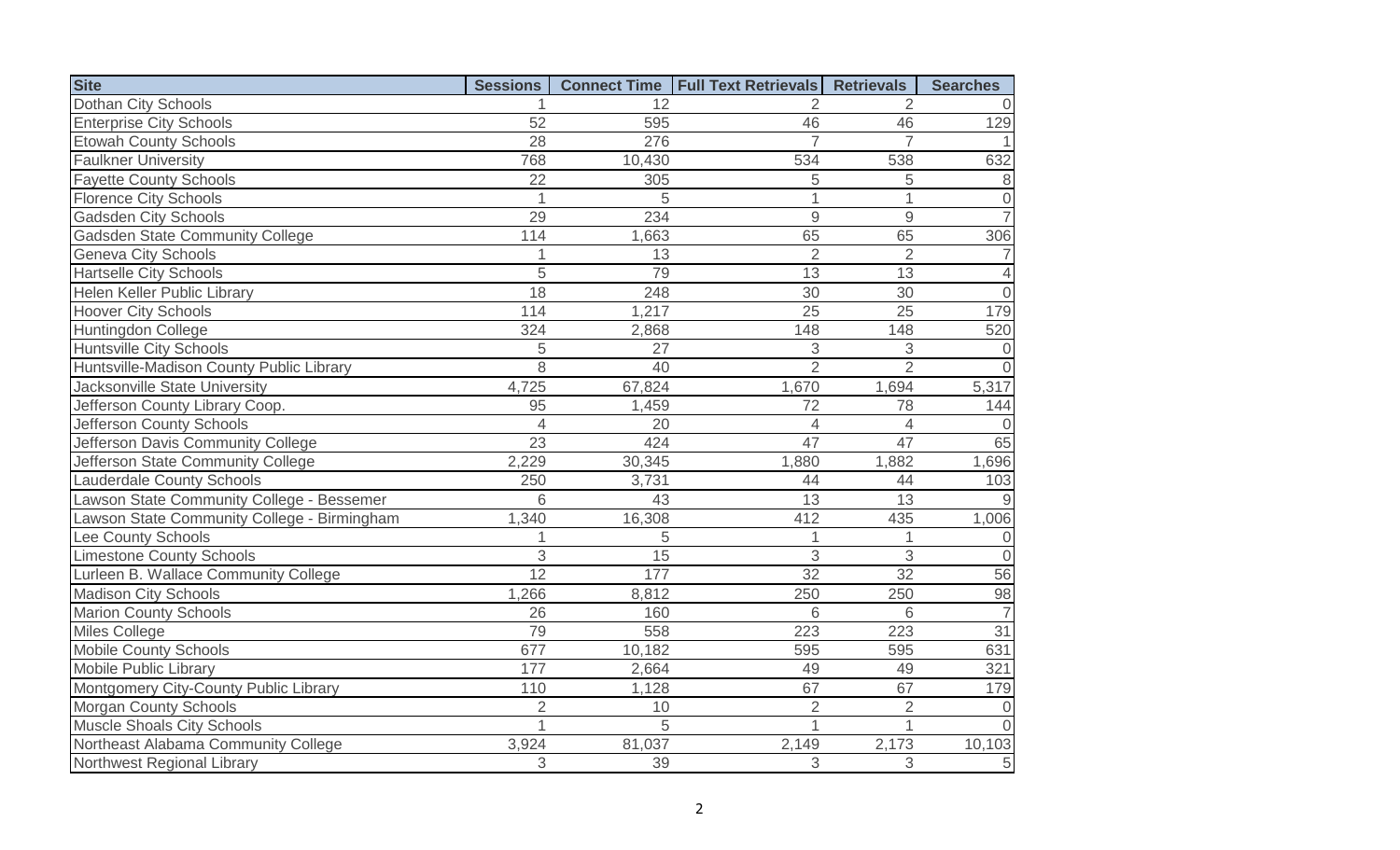| <b>Site</b>                            | <b>Sessions</b> |                 | <b>Connect Time   Full Text Retrievals   Retrievals</b> |                           | <b>Searches</b> |
|----------------------------------------|-----------------|-----------------|---------------------------------------------------------|---------------------------|-----------------|
| Northwest Shoals Community College     |                 | 5               |                                                         |                           | 0               |
| Oakwood University                     | 3               | $\overline{37}$ | $\overline{2}$                                          | $\overline{2}$            | $\mathbf{1}$    |
| <b>Oneonta City Schools</b>            | 20              | 132             | 15                                                      | 15                        | $\overline{3}$  |
| Oneonta Public Library                 | 30              | 169             | $\overline{0}$                                          | $\mathbf 0$               | 45              |
| Opelika Public Library                 |                 | 5               | $\mathbf 0$                                             | $\mathbf 0$               | $\mathbf{1}$    |
| <b>Oxford City Schools</b>             | 1               | 5               | $\mathbf{1}$                                            | $\overline{1}$            | $\mathbf 0$     |
| <b>Pickens County Schools</b>          | $\overline{2}$  | 10              | $\overline{2}$                                          | $\overline{2}$            | $\overline{0}$  |
| <b>Samford University</b>              | 2,991           | 13,521          | 1,583                                                   | 1,601                     | 2,764           |
| <b>Scottsboro City Schools</b>         | 1               | $\overline{9}$  | 4                                                       | $\overline{4}$            | 5               |
| <b>Shelby County Schools</b>           | 1               | 5               | 1                                                       | 1                         | $\overline{0}$  |
| <b>Shelton State Community College</b> | 988             | 314             | 23                                                      | 23                        | 978             |
| <b>Snead State Community College</b>   | 117             | 1,739           | 26                                                      | 29                        | 262             |
| Southern Union State Community College | 360             | 4,955           | 295                                                     | 295                       | 513             |
| Spring Hill College                    | 857             | 9,132           | 794                                                     | 799                       | 1,012           |
| <b>St. Clair County Schools</b>        | 30              | 423             | 3                                                       | $\ensuremath{\mathsf{3}}$ | 39              |
| <b>Sylacauga City Schools</b>          |                 | 5               | 1                                                       | 1                         | $\overline{0}$  |
| Talladega College                      | 16              | 131             | $\overline{22}$                                         | 22                        | $\overline{0}$  |
| <b>Talladega County Schools</b>        | $\overline{2}$  | 15              | $\overline{4}$                                          | $\overline{4}$            | $\overline{2}$  |
| <b>Tallapoosa County Schools</b>       | 46              | 654             | 12                                                      | 12                        | 160             |
| <b>Troy University</b>                 | 5,291           | 57,609          | 1,878                                                   | 1,920                     | 12,665          |
| <b>Trussville City Schools</b>         | 8               | 84              | 18                                                      | 18                        | 27              |
| <b>Tuscaloosa City Schools</b>         | 31              | 563             | 60                                                      | 63                        | 96              |
| <b>Tuscaloosa County Schools</b>       | 268             | 7,230           | 137                                                     | 137                       | 1,106           |
| <b>Tuskegee University</b>             | 24              | 258             | 5                                                       | 5                         | 26              |
| <b>U.S. Sports Academy</b>             | 95              | 574             | $\overline{0}$                                          | $\Omega$                  | 96              |
| University of Alabama                  | 9,913           | 117,095         | 4,985                                                   | 5,030                     | 12,412          |
| University of Alabama Birmingham       | 7,689           | 105,988         | 3,427                                                   | 3,469                     | 14,314          |
| University of Alabama Huntsville       | 1,207           | 13,286          | 1,261                                                   | 1,295                     | 745             |
| University of Mobile                   | 359             | 3,417           | 171                                                     | 173                       | 434             |
| University of Montevallo               | 826             | 8,498           | 831                                                     | 833                       | 865             |
| University of North Alabama            | 1,419           | 16,843          | 1,273                                                   | 1,397                     | 1,681           |
| University of South Alabama            | 986             | 15,056          | 1,549                                                   | 1,587                     | 1,910           |
| University of West Alabama             | 635             | 7,857           | 595                                                     | 596                       | 1,011           |
| Vestavia Hills City Schools            | 19              | 113             | 6                                                       | 6                         | 3               |
| Vestavia Hills Library in the Forest   | 90              | 720             | 32                                                      | 32                        | $\overline{0}$  |
| <b>Wallace Community College Selma</b> | $\mathbf{1}$    | $\overline{7}$  | $\overline{2}$                                          | $\overline{2}$            | $\overline{0}$  |